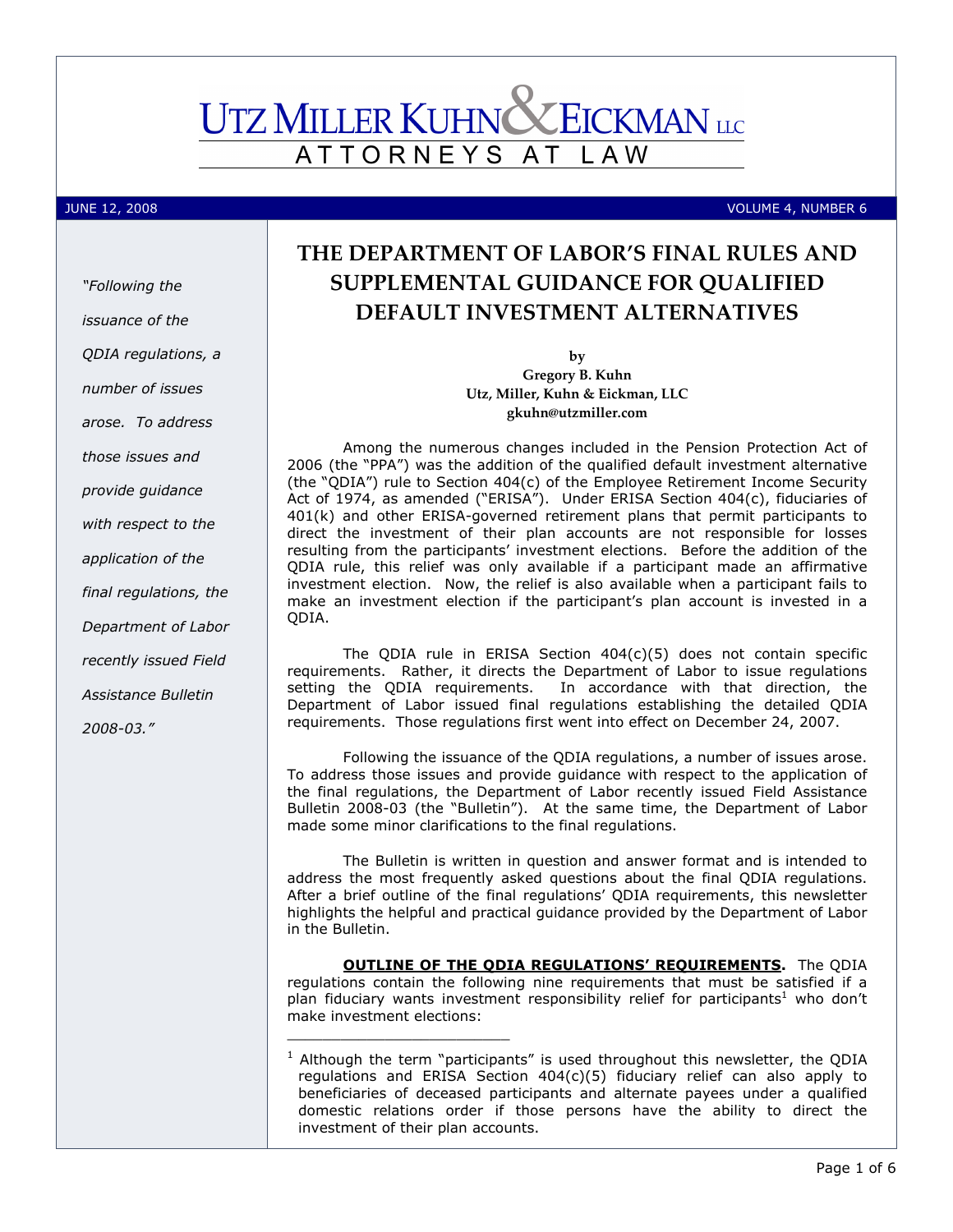- 1. Broad Range of Investment Options. The plan must provide a broad range of investment options under ERISA Section 404(c).
- 2. Approved Default Investment Mechanisms. The QDIA regulations do not identify specific investments that are qualified. Rather, the regulations describe what a Department of Labor press release refers to as three acceptable investment "mechanisms," each of which is intended to individually meet a participant's long-term retirement savings needs. There is also a short-term mechanism that is intended to assist plans with an automatic 401(k) enrollment feature that permits automatically enrolled participants to opt-out of the plan and withdraw their deferrals. The following briefly describes each approved mechanism:
	- An investment product with a mix of investments that takes into account an individual participant's age or anticipated retirement date (for example, a life-cycle or target retirement date fund).
	- An investment product with a mix of investments that takes into account the ages or anticipated retirement dates of the group of plan participants as a whole, rather than each individual participant (for example, a balanced fund).
	- A professional investment management service where the investment manager (which is an ERISA "investment manager" of the plan)<sup>2</sup> invests the participant's account among the plan's investment options to provide a mix of investments that takes into account the participant's age or anticipated retirement date.
	- A capital preservation product limited to the first 120 days that a participant is first automatically enrolled in a 401(k) plan. To continue relief under the QDIA rule, the participant's account and future contributions would need to be invested in one of the above QDIA options after the 120-day period.

In addition to the above QDIA options, certain stable value funds that served as a plan's default fund prior to the regulations' December 24, 2007 effective date remain a qualified option for amounts that were invested in that fund on December 24, 2007. Acceptable stable value funds are any investment fund or product that is designed to preserve principal and provides a rate of return generally consistent with that earned on immediate investment grade bonds. The fund or investment product cannot impose fees or surrender charges on withdrawals and the fund or product must hold investments that are backed by a State or federally regulated financial institution.

3. QDIA Manager. A QDIA may be managed by an investment company registered under the Investment Company Act of 1940

\_\_\_\_\_\_\_\_\_\_\_\_\_\_\_\_\_\_\_\_\_\_

"The QDIA

regulations do not

identify specific

investments that

are qualified."

Utz, Miller, Kuhn & Eickman, LLC 7285 West 132nd St. Suite 320 Overland Park, KS 66213

Phone: 913.685.0970 Fax: 913.685.1281

Matthew J. Eickman

meickman@utzmiller.com Phone: 913.685.0749 Fax: 913.685.1281

Gregory B. Kuhn gkuhn@utzmiller.com Phone: 913.685.0774 Fax: 913.685.1281

Eric N. Miller emiller@utzmiller.com Phone: 913.685.8150 Fax: 913.685.1281

John L. Utz jutz@utzmiller.com Phone: 913.685.7978 Fax: 913.685.1281

#### www.utzmiller.com

The information in this newsletter is of a general nature only and does not constitute legal advice.

Consult your attorney for advice appropriate to your circumstances.

<sup>2</sup> ERISA investment managers are limited to registered investment advisers under federal securities law, federally regulated banks and certain qualifying insurance companies. The manager must also acknowledge in writing that it is a plan fiduciary.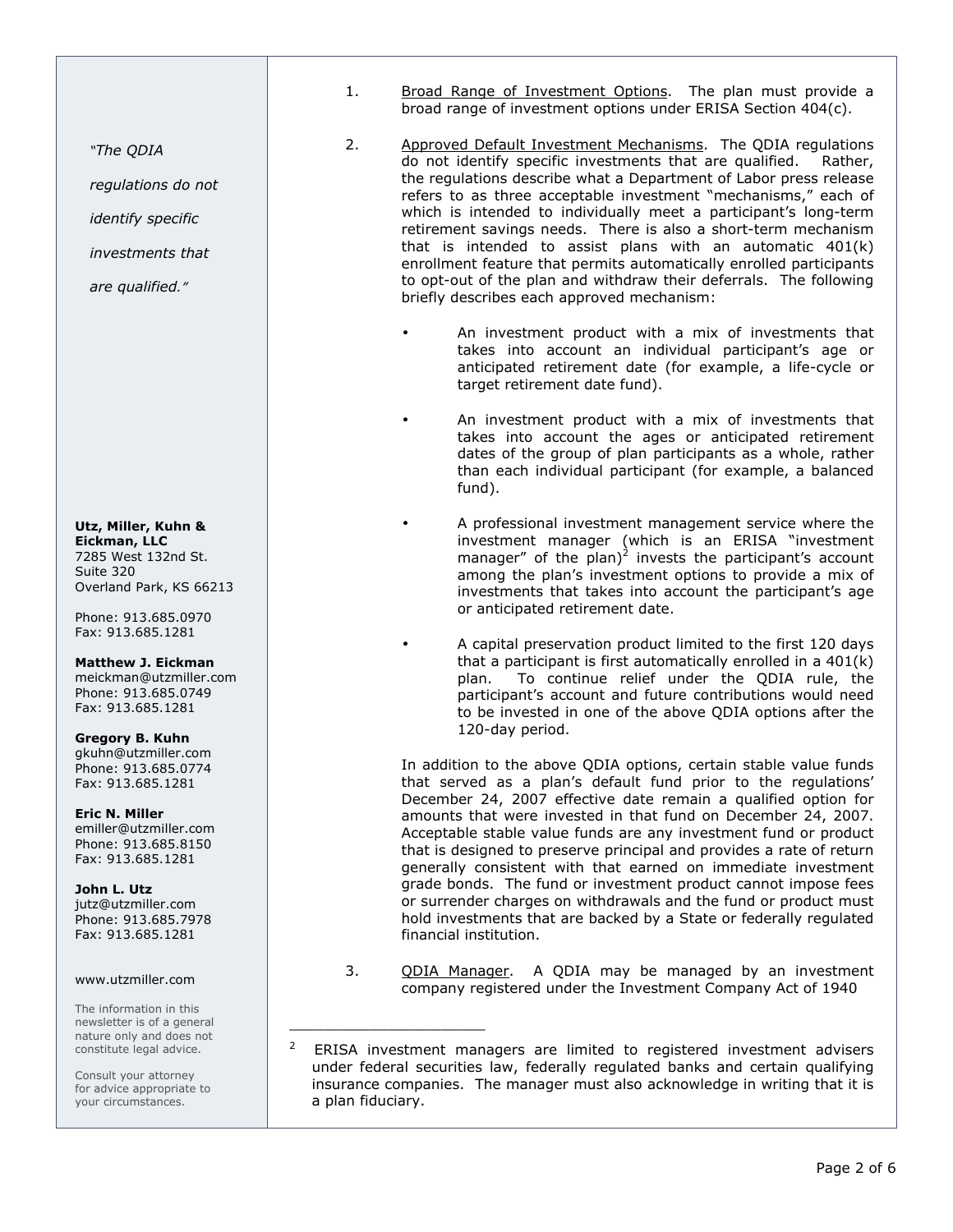"The plan fiduciary

must prudently

select the QDIA

and frequently

monitor its

investment

performance and

fees using an

appropriate

benchmark."

Utz, Miller, Kuhn & Eickman, LLC 7285 West 132nd St. Suite 320 Overland Park, KS 66213

Phone: 913.685.0970 Fax: 913.685.1281

#### Matthew J. Eickman

meickman@utzmiller.com Phone: 913.685.0749 Fax: 913.685.1281

#### Gregory B. Kuhn

gkuhn@utzmiller.com Phone: 913.685.0774 Fax: 913.685.1281

## Eric N. Miller

emiller@utzmiller.com Phone: 913.685.8150 Fax: 913.685.1281

#### John L. Utz

jutz@utzmiller.com Phone: 913.685.7978 Fax: 913.685.1281

#### www.utzmiller.com

The information in this newsletter is of a general nature only and does not constitute legal advice.

Consult your attorney for advice appropriate to your circumstances.

(that is, a mutual fund). Alternatively, it can be a different type of investment product (including an "in-house" arrangement structured using a mix of plan investment options), so long as it is managed by one of the following: (i) an ERISA investment manager; (ii) the plan trustee if the trustee is also an ERISA investment manager; or (iii) a named fiduciary of the plan which is either the plan sponsor or a committee comprised primarily of employees of the plan sponsor.

- 4. No Investment Election. Each participant whose account is invested in the QDIA must have been able to direct the investment of his or her plan account but failed to do so.
- 5. Notices. An initial notice containing certain investment and fee information about the QDIA, and the right to direct investments under the plan, must be provided to the participant before the participant's account is first invested in the QDIA. Before the start of each following plan year, a similar notice must be given for so long as the participant's account is invested in the QDIA.
- 6. Investment Materials. All investment materials, such as mutual fund prospectuses and proxies, that are received by the plan for the QDIA must be passed through to participants invested in the QDIA.
- 7. Investment Changes. Participants must be able to transfer their accounts from the QDIA to other plan investments with the same frequency as other investment changes are permitted under the plan (and in no event less frequently than quarterly).
- 8. Limitations on Fees and Restrictions. For the 90-day period following a participant's first investment in a QDIA, no surrender, liquidation, redemption or similar fees or restrictions can be imposed if the participant elects to transfer funds from the QDIA to another plan investment option. This limitation does not prohibit "round-trip" type restrictions that impose waiting periods or other conditions on reinvestment in the QDIA after a transfer. Further, after the 90-day protected period, any surrender, redemption and similar fees and restrictions that apply to plan participants who direct investments into the QDIA are permitted.
- 9. QDIA Selection and Monitoring. The plan fiduciary must prudently select the QDIA and frequently monitor its investment performance and fees using an appropriate benchmark. If performance is poor, the plan fiduciary may need to select a replacement QDIA.

**HIGHLIGHTS OF THE BULLETIN.** Immediately following the issuance of the final QDIA regulations, questions arose about their application to various but common situations. The Bulletin is intended to address those questions. The Bulletin's questions and answers are organized into six categories. The following highlights the guidance provided in each category.

## *Scope of the QDIA Regulation*.

Effective date of fiduciary relief. There is no QDIA fiduciary relief until December 24, 2007, which is the effective date of the final Department of Labor regulations. Amounts that were invested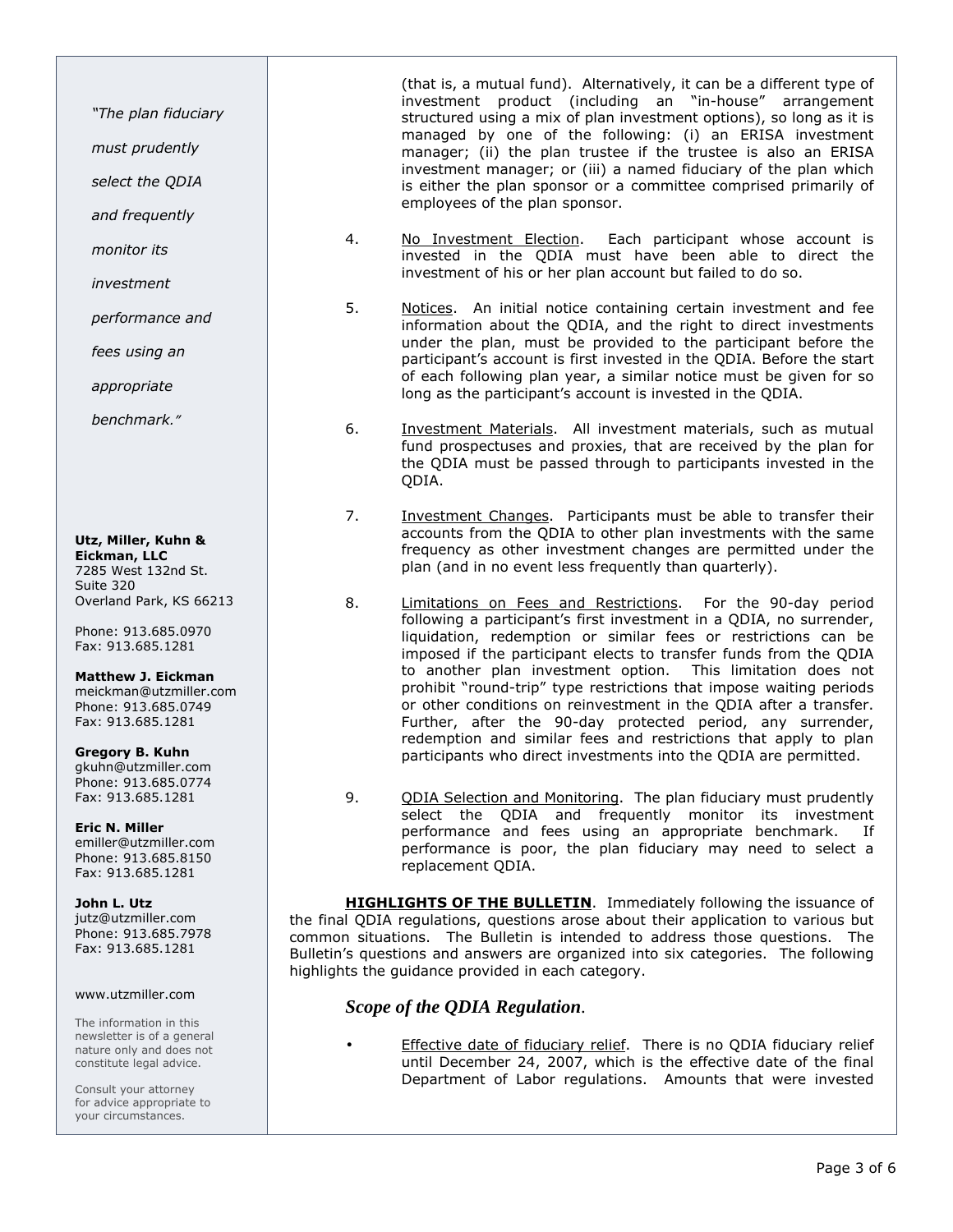"The initial and

annual QDIA notices

can be provided

electronically under

either the

Department of Labor

or IRS rules for

electronic delivery of

documents to plan

participants."

## Utz, Miller, Kuhn &

Eickman, LLC 7285 West 132nd St. Suite 320 Overland Park, KS 66213

Phone: 913.685.0970 Fax: 913.685.1281

#### Matthew J. Eickman

meickman@utzmiller.com Phone: 913.685.0749 Fax: 913.685.1281

#### Gregory B. Kuhn

gkuhn@utzmiller.com Phone: 913.685.0774 Fax: 913.685.1281

## Eric N. Miller

emiller@utzmiller.com Phone: 913.685.8150 Fax: 913.685.1281

John L. Utz jutz@utzmiller.com Phone: 913.685.7978 Fax: 913.685.1281

#### www.utzmiller.com

The information in this newsletter is of a general nature only and does not constitute legal advice.

Consult your attorney for advice appropriate to your circumstances.

in a plan's QDIA before December 24, 2007 are nonetheless eligible for the relief starting on the regulations' December 24, 2007 effective date. However, due to the initial QDIA notice requirement, QDIA relief does not begin until 30 days after participants have been give the notice. A plan fiduciary wanting QDIA relief for participants invested in the default fund starting on December 24, 2007 must therefore have provided the initial QDIA notice (which would have also satisfied the annual QDIA notice for 2008) to those participants no later than November 24, 2007.

- Transition relief for non-defaulted participants. If a plan fiduciary replaces a non-qualifying default investment (like a money market fund) with a QDIA, the QDIA fiduciary relief can apply to all participants whose accounts are transferred from the nonqualifying default investment to the QDIA, including those participants who elected before December 24, 2007 to invest in the non-qualifying default fund. It is therefore not necessary to limit the transfer to just those participants who were defaulted into the fund. It is also unnecessary to distinguish between participants who were defaulted into the fund and those who elected to invest in it where the default fund is already a qualifying fund so that no replacement default fund is needed.
- Contribution types. Nonelective contributions, like profit sharing contributions or QNECs that are made to satisfy 401(k) plan ADP testing, and even proceeds received by the plan from litigation or a settlement involving a plan investment option, can qualify for QDIA fiduciary relief. However, the participants receiving those contributions or proceeds must have the ability to invest those amounts in the plan's other investment options in order for the relief to apply.
- 403(b) plans. In addition to qualified retirement plans, QDIA relief is available for plan fiduciaries of 403(b) tax-sheltered annuity plans that are subject to ERISA.

#### Notice Requirements

- Fees and expense information. The initial and annual QDIA notice must disclose two categories of fee and expense information. First, it must include the amount and description of any shareholder-type fees, such as sales loads, sales charges, deferred sales charges, redemption fees, surrender charges and exchange fees. Second, it must include the QDIA's expense ratio, if applicable. If this information is included in a prospectus or profile prospectus, this disclosure requirement can be met by providing a copy of the prospectus or profile prospectus along with the initial and annual QDIA notices.
- Electronic delivery. The initial and annual QDIA notices can be provided electronically under either the Department of Labor or IRS rules for electronic delivery of documents to plan participants.
- Coordination with 401(k) plan notices. 401(k) plans with automatic enrollment features, and 401(k) plans with safe harbor provisions that eliminate the need for annual ADP testing, are also subject to initial and annual notice requirements under the Internal Revenue Code. In either case, the plan fiduciary may,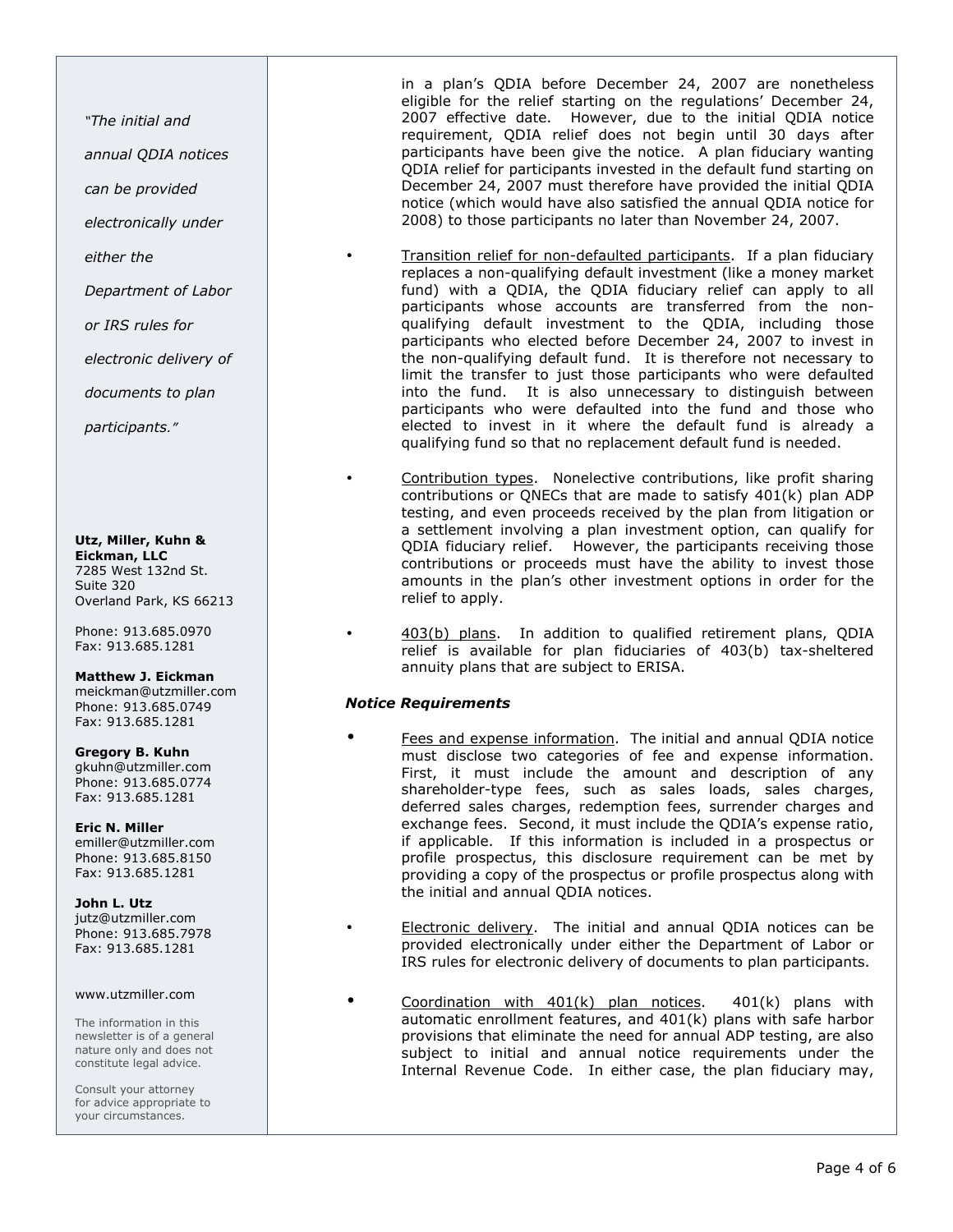"Although the QDIA

regulations do not set a minimum level

of fixed income and

equity allocations

within the QDIA, a

default fund with no

fixed income or no

equity allocation

does not meet the

QDIA requirements."

## Utz, Miller, Kuhn &

Eickman, LLC 7285 West 132nd St. Suite 320 Overland Park, KS 66213

Phone: 913.685.0970 Fax: 913.685.1281

### Matthew J. Eickman

meickman@utzmiller.com Phone: 913.685.0749 Fax: 913.685.1281

### Gregory B. Kuhn

gkuhn@utzmiller.com Phone: 913.685.0774 Fax: 913.685.1281

#### Eric N. Miller emiller@utzmiller.com Phone: 913.685.8150 Fax: 913.685.1281

John L. Utz jutz@utzmiller.com Phone: 913.685.7978 Fax: 913.685.1281

#### www.utzmiller.com

The information in this newsletter is of a general nature only and does not constitute legal advice.

Consult your attorney for advice appropriate to your circumstances.

but is not required to, combine these 401(k) plan notices with the QDIA notice. The Department of Labor and the IRS have developed a model combined notice for 401(k) plans with an automatic enrollment feature. $3$  The model notice is available at http://www.irs.gov/pub/irs-tege/sample\_notice.pdf.

 $Timing.$  The timing requirements for the QDIA and  $401(k)$  plan automatic enrollment notices are compatible. For a new participant, providing each notice (or, if the plan fiduciary prefers, the combined notice mentioned above) on or within 90 days before the participant's date of plan eligibility satisfies both the QDIA and automatic enrollment initial notice timing requirements. Meanwhile, providing the annual notice (either individually or in combination) at least 30 days and not more than 90 days prior to the start of each plan year satisfies each rule's annual notice timing requirement.

## 90-Day Limit on Fees

- Payment by plan sponsor/service provider. Redemption and other transfer or exchange fees and expenses can be imposed on a QDIA during the 90-day protected period if those fees and expenses are paid by the plan sponsor or by a plan service provider (like a recordkeeper or third party administrator). The IRS has not indicated how it would treat such a payment for tax purposes (that is, as a deductible business expense, a plan contribution, or something else).
- **Effective date of limit.** The 90-day protected period only applies to participants who are first invested in the QDIA on or after the regulations' December 24, 2007 effective date. As a result, if a plan's default fund met the QDIA requirements prior to December 24, 2007, participants who were invested in the fund before December 24, 2007 can remain subject to any redemption and other transfer fees and expenses that normally apply to transfers out of the QDIA.

### Management and Asset Allocations

\_\_\_\_\_\_\_\_\_\_\_\_\_\_\_\_\_\_\_\_\_\_\_\_\_\_\_

- Mix of equity and fixed income. Although the QDIA regulations do not set a minimum level of fixed income and equity allocations within the QDIA, a default fund with no fixed income or no equity allocation does not meet the QDIA requirements.
- ERISA Section 404(c) disclosures. The same investment disclosure rules under ERISA Section 404(c) apply to the QDIA. As a result, a copy of certain investment materials must automatically be provided to the participant, like a copy of the most recent prospectus or profile prospectus, if applicable, as well as all materials relating to voting, tender and similar rights that are received by the plan. On the other hand, information about the plan's other investment options need only be provided to the participant upon request.

<sup>&</sup>lt;sup>3</sup> Under the Internal Revenue Code, a 401(k) plan that intends to comply with the new rules for automatic enrollment must satisfy the ODIA regulations' requirements for automatically enrolled participants who fail to direct the investment of their plan accounts.